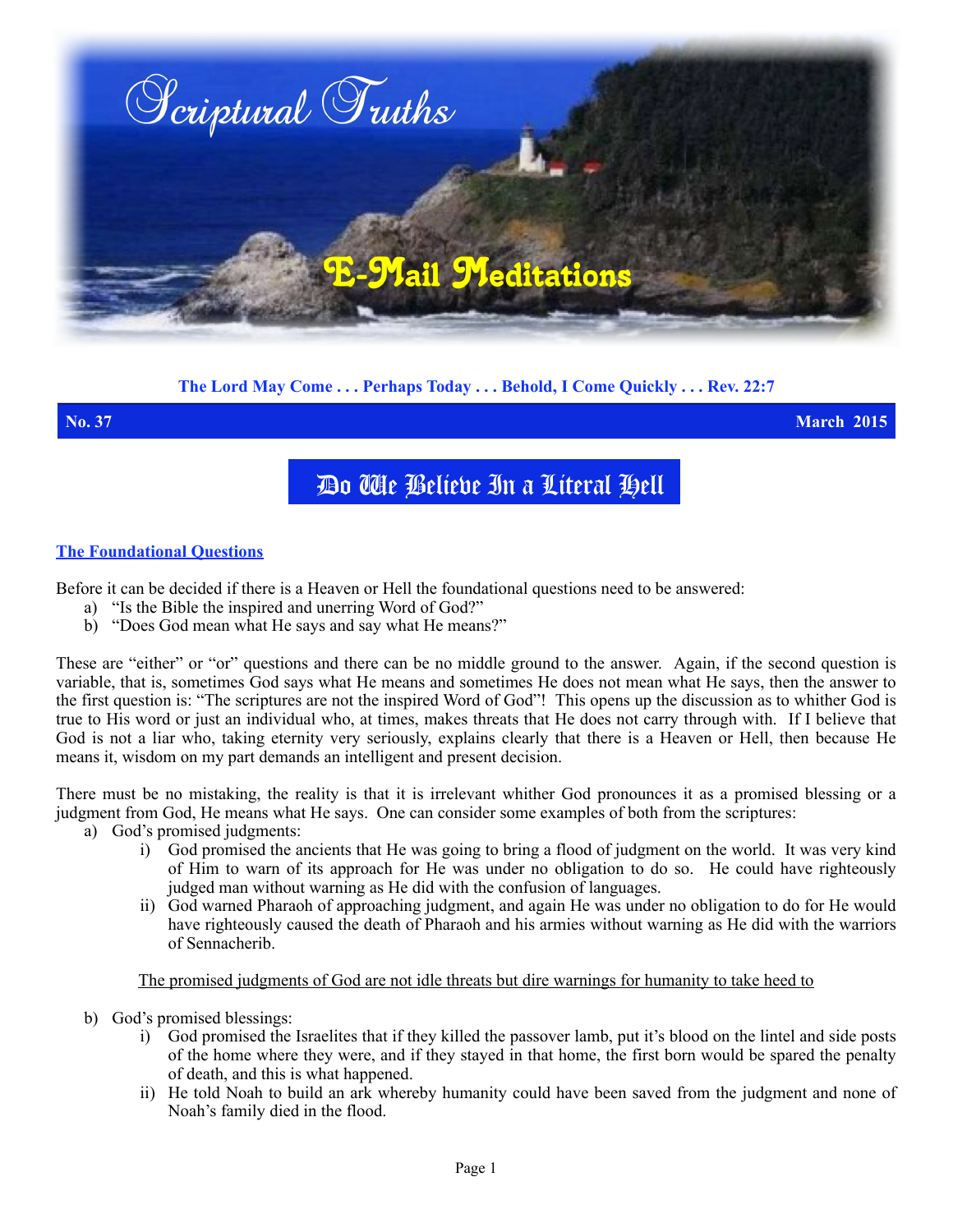On these matters we can be absolutely sure when God promises Heaven or Hell as taught in the scriptures, He means what He says. There is a place and state called Heaven, and there is a place and state called Hell.

#### **The Situation Today**

One of the things which greatly saddens me is the lack of old time gospel preaching. Being brought up in Ireland I was made aware from early days that there was a heaven and there was a hell. Many were the times when I heard the gospel solemnly preached with earnestness and passion. In 1964 a large tent was erected in Belfast and above the platform was written, "Heaven or hell for eternity, Which?". I fear today we have lost the passion and the reality of an eternal hell for those who reject the Savior. Satan has done a stupendous work of dulling our minds and blinding our eyes. Unconsciously, the philosophies, attitudes, and even preaching of the gospel has become modified. It is many years now since I heard a speaker proclaim the gospel with tears in his eyes and a passion for those who were unsaved. The question we have to stop and ask ourselves is, "Do we really believe that every individual we see or hear, whether it is on the television, face-book, or any other means, that individual is going to spend eternity in one of two places, the lake of fire or heaven?"

I believe there needs to be a balancing in preaching between the love of God and the wrath of God. Sadly, there has been such an imbalance on the love of God warning to "flee from the wrath to come" (Lk. 3:7) has been taken out of the Gospel and the seriousness of Hell taken out of today's preaching. A.W. Pink once said: "What is needed today is a scriptural setting forth of the nature of that punishment which awaits the lost - the awfulness of it, the hopelessness of it, the endlessness of it".

There is a need for intercession for God to open the spiritual eyes of saints and sinners to enter into the reality that there is another sphere of weeping wailing and unspeakable agony. No words can describe this. We speak of those who are dead, but they are only dead to this world. They are unconscious to the earthly happenings around them, caring not for that which they left, or what is happening amongst loved ones. Saints need the operating of the Holy Spirit to infuse into every being the horror of the fierce judgment of God for all eternity. Even if there was no literal fire or darkness, no word of comfort, and nothing that which made life meaningful, in Hell there is something much worse. It is the consciousness of being alone as never known on earth, and painfully aware that there is no hope ever, no glimmer of light at the end of this tunnel, but blackness of darkness for all eternity. Truly God forsaken.

So often preaching the gospel has become simply the presentation of facts interwoven with little illustrative stories, but void of power, conviction, and reality in the life of the picture. Unless an individual is living in the reality of heaven and hell, seeing humanity as individuals being under the wrath of God for all eternity, they will never be able to preach with conviction.

#### **The Descriptions And Agonizing Of Hell**

It is impossible to describe to a blind person the beauty of a dawn or sunset. How much more difficult is it to describe what Hell is like? We can use terms such as "fire", "brimstone", "torments", "wailing", etc., but they are only descriptive words which one cannot feel the sensations of. Many years ago I had part of a nerve drilled out without a pain killer. It was painful, but if the reader has never experienced that, my expressions of "pain", "agony", etc., are just words. In seeking to describe hell God can go no further than use words, and yet, in themselves they reveal so much about that dreadful place.

- a) It is a place of unending separation from God, total aloneness and isolation in agonizing pain and horror is dreadful beyond words. There will be no comfort, no hope, and alone with a burning conscience.
- b) It is a place of graduated punishment according to that which was known, for the scriptures teach that those who had more opportunities to repent of sin will suffer more judgement (Matt. 11:21-24). Some will be 'beaten with many stripes' and some with 'few stripes' (Lk. 12:47, 48).
- c) It is a place of unending pain and grief. The Lord suffered bodily and spiritually, so will man who rejects His salvation. There will be 'wailing' and 'weeping and gnashing of teeth' (mentioned 6 times: Matt. 8:12; 13:42, 50; 22:13; 24:51; 25:30; Lk. 13:28).
- d) It is a place of torment. The Lord opened the portal to that other world when he spoke of the rich man who in Hell cried: "I am tormented in this flame" (Lk. 16:23-25) and in Revelation it is recorded: "he shall be tormented with fire and brimstone in the presence of the holy angels, and in the presence of the Lamb: And the smoke of their torment ascends up forever and ever: and they have no rest day nor night" (Rev. 14:10, 11).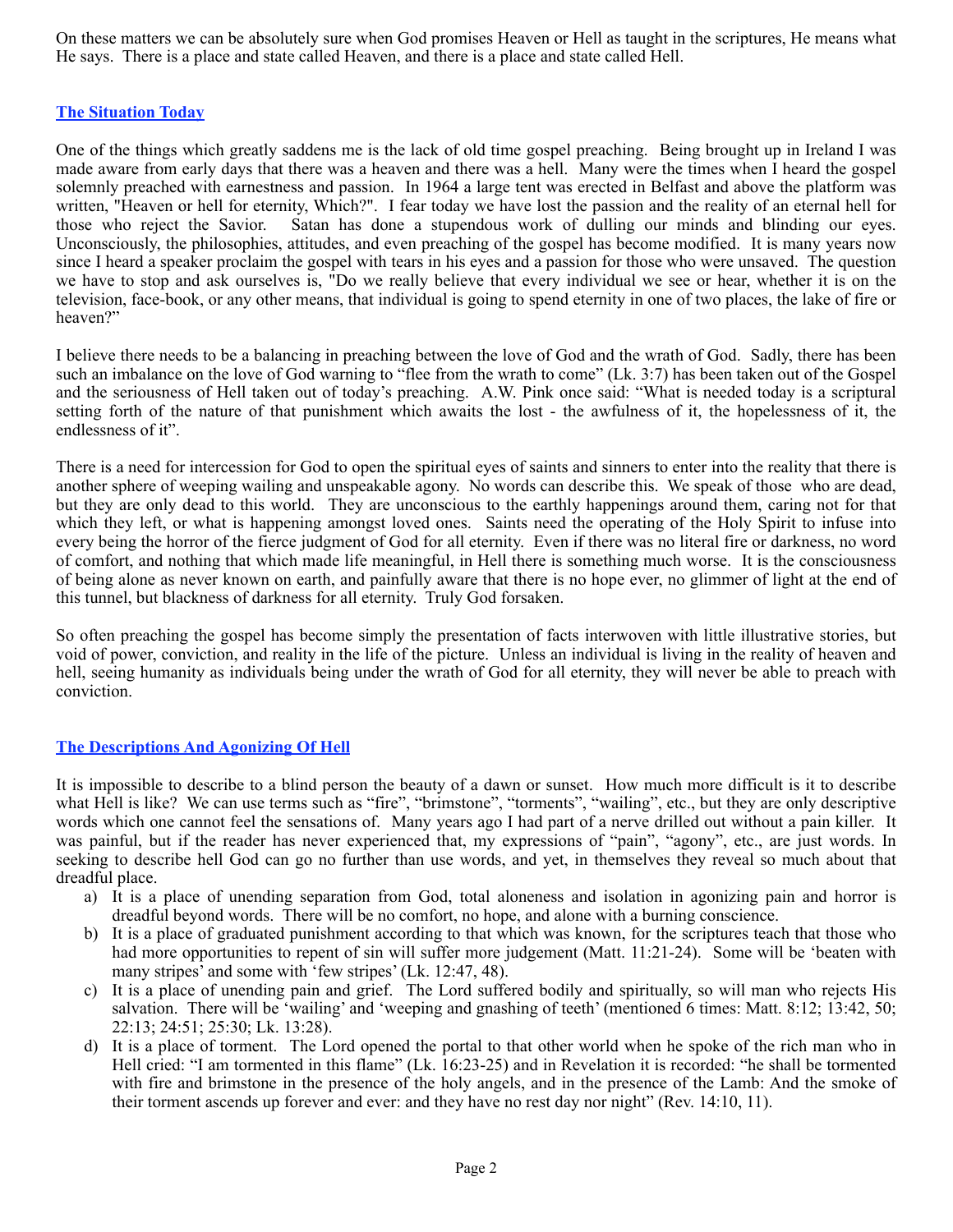- e) Added to this are the expressions:
	- i) Everlasting fire  $(Matt. 25:41, 46)$
	- ii) The lake of fire (Rev. 20:15)
	- iii) A furnace of fire (Matt. 13:41, 42)
	- vi) A place where man can never repent (Matt. 12:32)
	- vii) A place where they have no rest (Rev. 14:11)
	- viii) A place of blackness and darkness for ever (Jude 13)
	- ix) A place where they gnaw their tongues (Rev. 16:10)
	- x) A place into which people were cast alive (Rev. 19:20)
	- xi) A place where they will drink the wine of the wrath of God (Rev.  $14:10$ )
	- xii) A place where they do not want their loved ones to come (Lk. 16:28)

Hell, the prison house of despair, Here are some things that will not be there, No flowers will bloom on the banks of Hell, No beauties of nature, we love so well, No comforts of home, music or song, No friendship or joy will be found in that throng, No children to brighten that long dreary night, No love or peace, not one ray of light, No blood-washed soul with face beaming bright, No loving smile in that region of night, No mercy, no pity, pardon or grace, No water, O God, what a terrible place, The pangs of the lost no human can tell, Not one moment's ease, there is no rest in Hell.

Hell, the prison house of despair, Here are some things that will be there, Fire and brimstone are there, we know, For God in His Word hath told us so, Memory, remorse, suffering and pain, Weeping and wailing, but all in vain, Blasphemers, swearers, haters of God, Sinners who refused to be washed in the Blood, Lovers of pleasure more than of God, Christ rejecters while here on earth trod, Murderers, gamblers, drunkards and liars, Will have their place in the lake of fire, The filthy, the vile, the cruel and mean, What a horrible mob in Hell will be seen, Yea, more than humans on earth can tell, Are the torments and woes of Eternal Hell. *. . . . Catherine Dungell*

#### **Is Eternal Hell Fair?**

Is it fair for God to punish an individual for all eternity whenever they have only lived in this world for 40, 50, 60, 100 years? In recent days an individual murdered in our city. Thankfully the murderer was eventually caught and ultimately sent to jail for 25 years approximately. It only took a matter of seconds for that individual to murder someone else yet they must spend 25 years in jail. Is that fair? The reality is that the duration is relevant, as another has said, the punishment must fit the crime. If they have taken the life of another, in his highest level of their life also must be taken to show the value of that which was gone. However, we do not execute criminals today but they also lose their lives, to a certain extent, for to be free to live life in its fullness. To that degree it is fair. What was the crime that man has committed that is so severe that the punishment from God is to be banished from him for all eternity? It is on two levels.

- a) Although an individual today was not at the cross of Calvary, was not in Pilate's judgment hall, yet they, by their attitude are crying: "away with him"; "we will not have this to reign over us"; "crucify"; "we will not have this man but Barabbas". They are deliberately spurning the greatest gift which God can give, procured at the greatest price the world could ever know, and they have spurned the gift multiple times.
- b) Not only so, but using the biblical terminology they have killed Christ. They have "murdered Christ", they have "trampled underfoot the son of God". This was not an activity done unwittingly, neither was a once for all decision, but it is a way of life, total rejection of God and his gift of love, and the putting to death of Christ.

What is suitable punishment for an individual who despises the love of God and treats the sacrifice of Christ as nothing of value?

#### **Who Will Be In Hell?**

Certainly Satan, his Demons, the antichrist and his false prophet will all be in the Lake of Fire. But, in Hell also will be those who do 'not know God' and have not 'obeyed the Gospel' and not received Jesus Christ as Saviour and Lord (2 Thess. 1:8). We are to: "Fear him, which after he has killed has power to cast into hell…" (Lk. 12:5). *We are responsible*  if we end in Hell, because we are sinners and are warned to repent.

"The fearful, and on believing, and abominable, and murderers, and warmongers, and sorcerers, and idolaters, and all liars, shall have their part in the lake which burns with fire and brimstone." (Rev. 21:8)